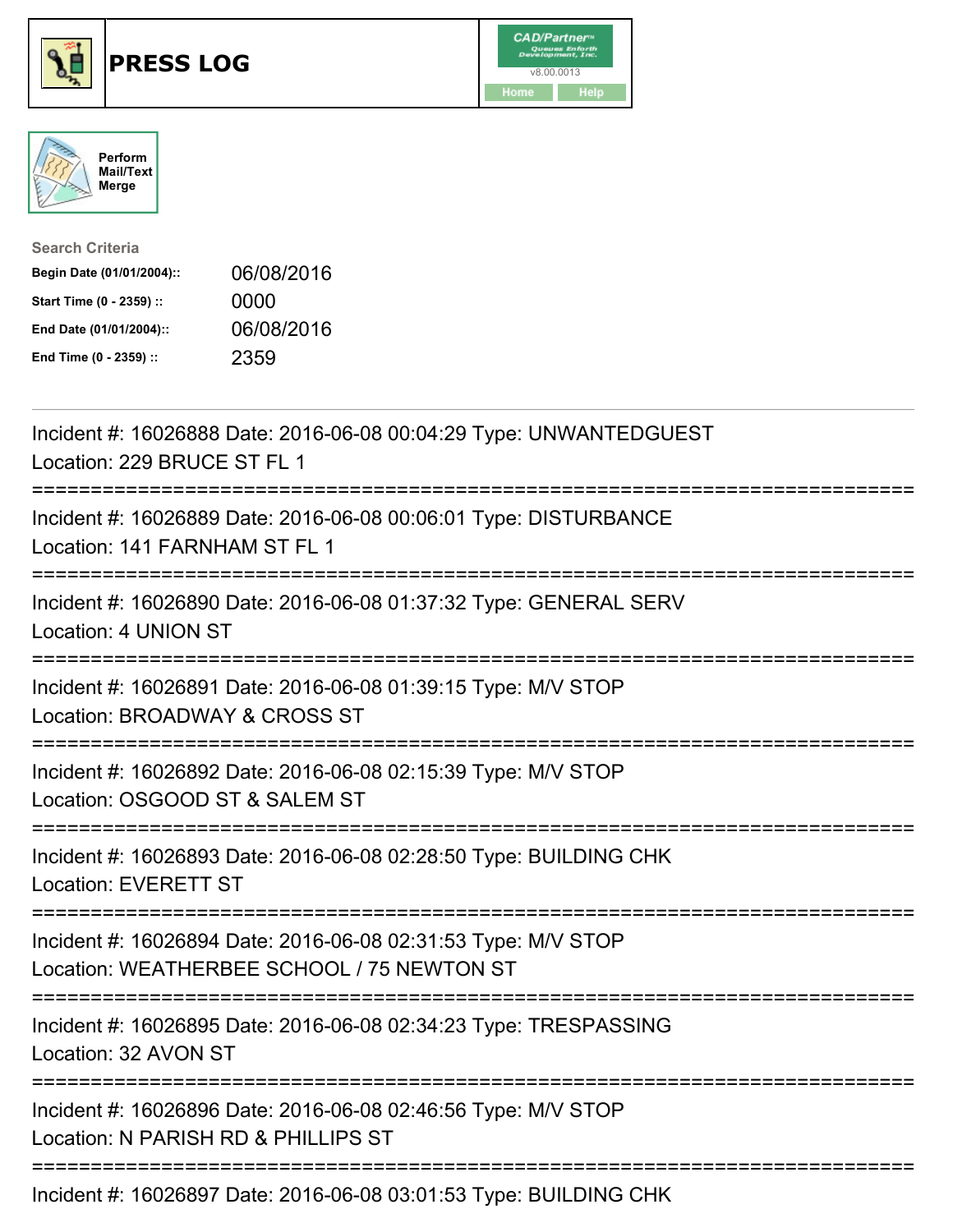| Location: MR TUX / 59 MERRIMACK ST                                                                                                         |
|--------------------------------------------------------------------------------------------------------------------------------------------|
| Incident #: 16026898 Date: 2016-06-08 03:42:04 Type: M/V STOP<br>Location: ABBOTT ST & S UNION ST                                          |
| Incident #: 16026899 Date: 2016-06-08 04:26:28 Type: FIRE<br>Location: 117 BUTLER ST                                                       |
| Incident #: 16026900 Date: 2016-06-08 05:00:04 Type: MEDIC SUPPORT<br>Location: 44 MARBLE AV                                               |
| Incident #: 16026901 Date: 2016-06-08 05:25:20 Type: M/V STOP<br>Location: 270 PROSPECT ST                                                 |
| Incident #: 16026902 Date: 2016-06-08 05:43:24 Type: BUILDING CHK<br>Location: UNIQUE FAHION / 525 BROADWAY<br>:========================== |
| Incident #: 16026904 Date: 2016-06-08 05:47:41 Type: M/V STOP<br>Location: BROADWAY & DAISY ST                                             |
| Incident #: 16026903 Date: 2016-06-08 05:47:59 Type: M/V STOP<br>Location: AVON ST & JACKSON ST                                            |
| Incident #: 16026906 Date: 2016-06-08 05:49:14 Type: ALARM/BURG<br>Location: JAFFERNERS' / 2 INTERNATIONAL WY                              |
| Incident #: 16026905 Date: 2016-06-08 05:51:06 Type: BUILDING CHK<br>Location: BOOST MOBILE / 332 BROADWAY                                 |
| Incident #: 16026907 Date: 2016-06-08 06:10:47 Type: M/V STOP<br>Location: BEACON AV & BEACON ST                                           |
| Incident #: 16026908 Date: 2016-06-08 06:18:57 Type: AUTO ACC/NO PI<br>Location: BROADWAY & WATER ST                                       |
| =======================<br>Incident #: 16026909 Date: 2016-06-08 06:20:23 Type: AUTO ACC/NO PI<br>Location: CUMBERLAND FARMS / null        |
| Incident #: 16026910 Date: 2016-06-08 07:04:01 Type: MUTUAL AID<br>Location: 220 MERRIMACK ST                                              |
| Incident #: 16026911 Date: 2016-06-08 07:10:50 Type: PARK & WALK                                                                           |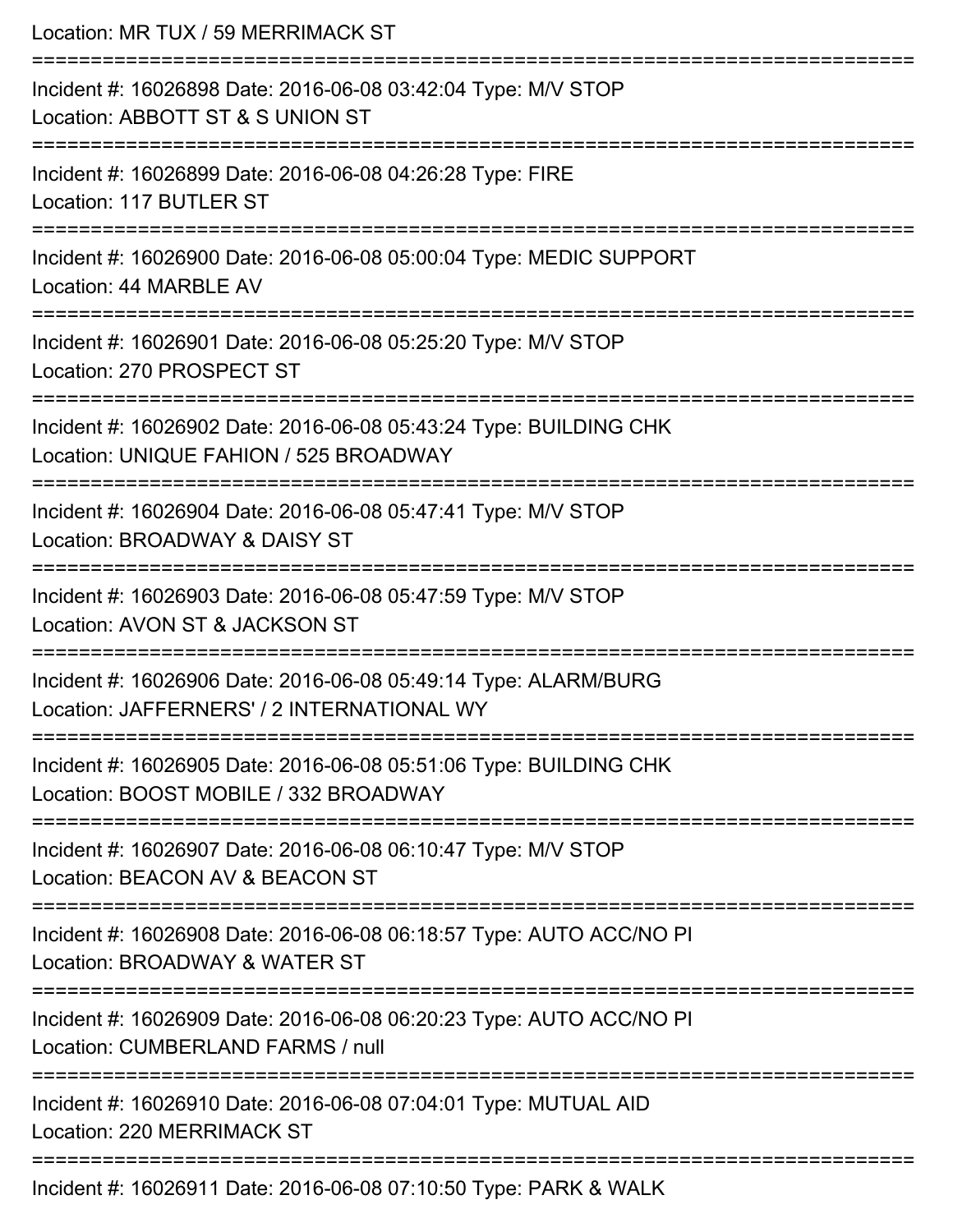| Incident #: 16026912 Date: 2016-06-08 07:20:12 Type: AUTO ACC/NO PI<br>Location: ARLINGTON SCHOOL / 150 ARLINGTON ST   |
|------------------------------------------------------------------------------------------------------------------------|
| Incident #: 16026913 Date: 2016-06-08 07:27:59 Type: AUTO ACC/NO PI<br>Location: ESSEX ST & WARREN ST                  |
| Incident #: 16026914 Date: 2016-06-08 07:41:07 Type: ALARM/BURG<br>Location: HAFFERNERS' HQARTERS / 2 INTERNATIONAL WY |
| Incident #: 16026915 Date: 2016-06-08 07:48:37 Type: NOISE ORD<br>Location: 131 SPRINGFIELD ST FL 2                    |
| Incident #: 16026916 Date: 2016-06-08 07:51:59 Type: M/V STOP<br>Location: E HAVERHILL ST & FERRY ST                   |
| Incident #: 16026917 Date: 2016-06-08 07:53:23 Type: M/V STOP<br>Location: BROADWAY                                    |
| Incident #: 16026918 Date: 2016-06-08 08:02:30 Type: TOW OF M/V<br>Location: 31 GROTON ST                              |
| Incident #: 16026919 Date: 2016-06-08 08:07:29 Type: ALARMS<br>Location: 29 BARKER ST                                  |
| Incident #: 16026920 Date: 2016-06-08 08:07:53 Type: NEIGHBOR PROB<br>Location: 12 ROWE ST                             |
| Incident #: 16026921 Date: 2016-06-08 08:10:21 Type: M/V STOP<br><b>Location: ROWE ST</b>                              |
| Incident #: 16026922 Date: 2016-06-08 08:21:01 Type: CLOSE STREET<br>Location: MYRTLE ST & SPRUCE ST                   |
| Incident #: 16026923 Date: 2016-06-08 08:29:11 Type: CLOSE STREET<br>Location: ESSEX ST & GREENWOOD ST                 |
| Incident #: 16026924 Date: 2016-06-08 08:36:03 Type: AUTO ACC/NO PI<br>Location: ARLINGTON ST & LAWRENCE ST            |
| Incident #: 16026925 Date: 2016-06-08 08:39:47 Type: TRESPASSING                                                       |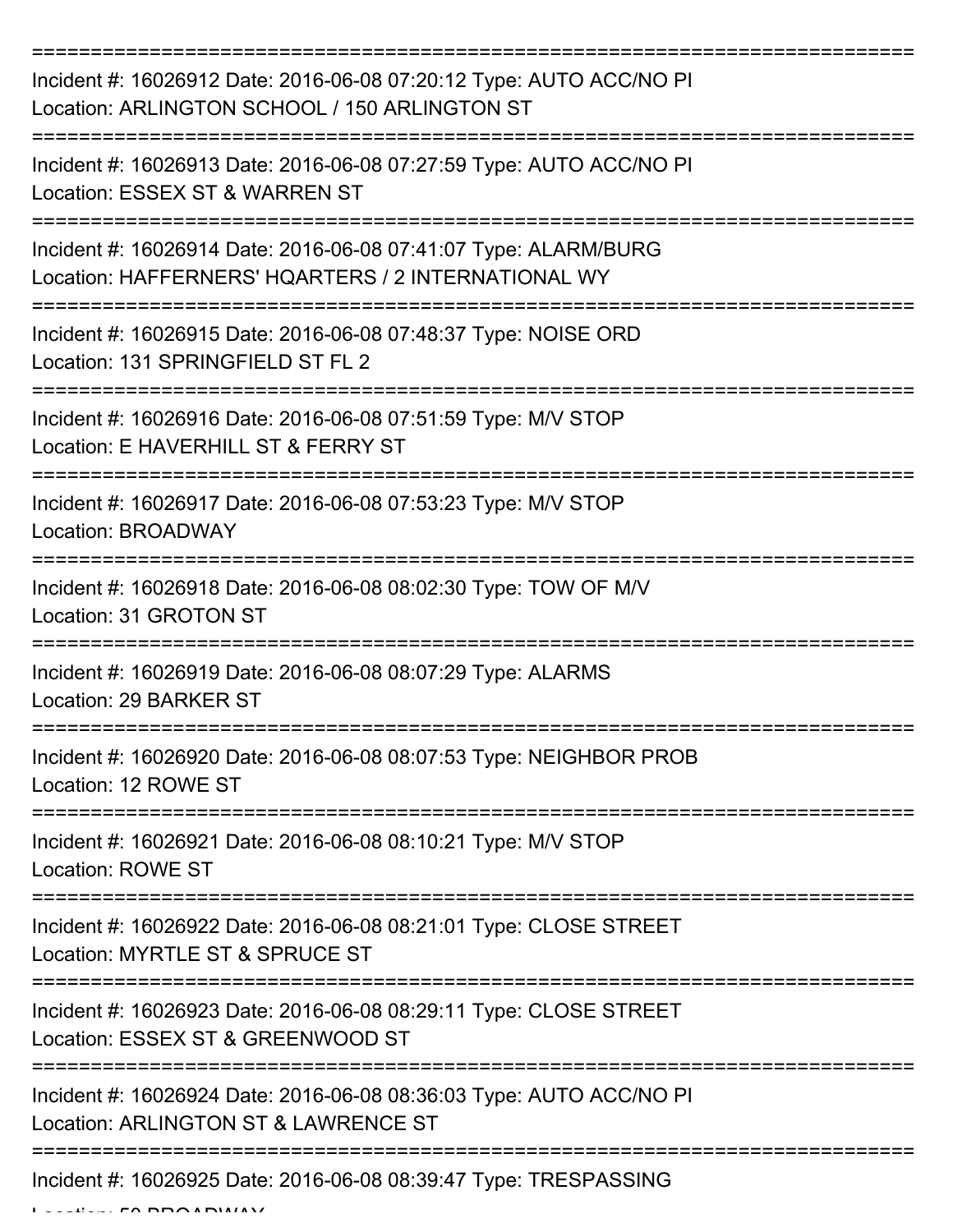| Incident #: 16026926 Date: 2016-06-08 08:40:30 Type: MV/BLOCKING<br>Location: 38 WATER ST                                      |
|--------------------------------------------------------------------------------------------------------------------------------|
| Incident #: 16026927 Date: 2016-06-08 08:45:18 Type: ALARM/BURG<br>Location: 10 RAILROAD ST                                    |
| Incident #: 16026928 Date: 2016-06-08 08:49:38 Type: AUTO ACC/NO PI<br>Location: LOWELL ST & WARREN ST                         |
| Incident #: 16026929 Date: 2016-06-08 09:06:25 Type: TOW OF M/V<br>Location: 419 HAMPSHIRE ST                                  |
| Incident #: 16026930 Date: 2016-06-08 09:17:21 Type: NOTIFICATION<br>Location: 200 PARKER ST #APT2                             |
| Incident #: 16026931 Date: 2016-06-08 09:25:50 Type: SUS PERS/MV<br>Location: 111 ALDER ST<br>==================               |
| Incident #: 16026932 Date: 2016-06-08 09:29:19 Type: NOTIFICATION<br>Location: 40 FAIRMONT ST #APT3                            |
| Incident #: 16026933 Date: 2016-06-08 09:41:30 Type: GENERAL SERV<br>Location: BELLESINI ACADEMY / 90 BRADFORD ST              |
| Incident #: 16026943 Date: 2016-06-08 09:47:51 Type: MAL DAMAGE<br>Location: 115 MARKET ST #3                                  |
| Incident #: 16026935 Date: 2016-06-08 09:48:14 Type: GENERAL SERV<br>Location: CENTRAL CATHOLIC HIGH SCHOOL / 300 HAMPSHIRE ST |
| Incident #: 16026934 Date: 2016-06-08 09:48:26 Type: ANIMAL COMPL<br>Location: 419 HOWARD ST                                   |
| Incident #: 16026936 Date: 2016-06-08 09:49:47 Type: GENERAL SERV<br>Location: 170 FERRY ST                                    |
| Incident #: 16026937 Date: 2016-06-08 09:56:15 Type: M/V STOP<br>Location: BROADWAY & LOWELL ST                                |
| Incident #: 16026938 Date: 2016-06-08 10:04:04 Type: GENERAL SERV                                                              |

Location: ADI INCTON SCHOOL / 150 ADI INCTON ST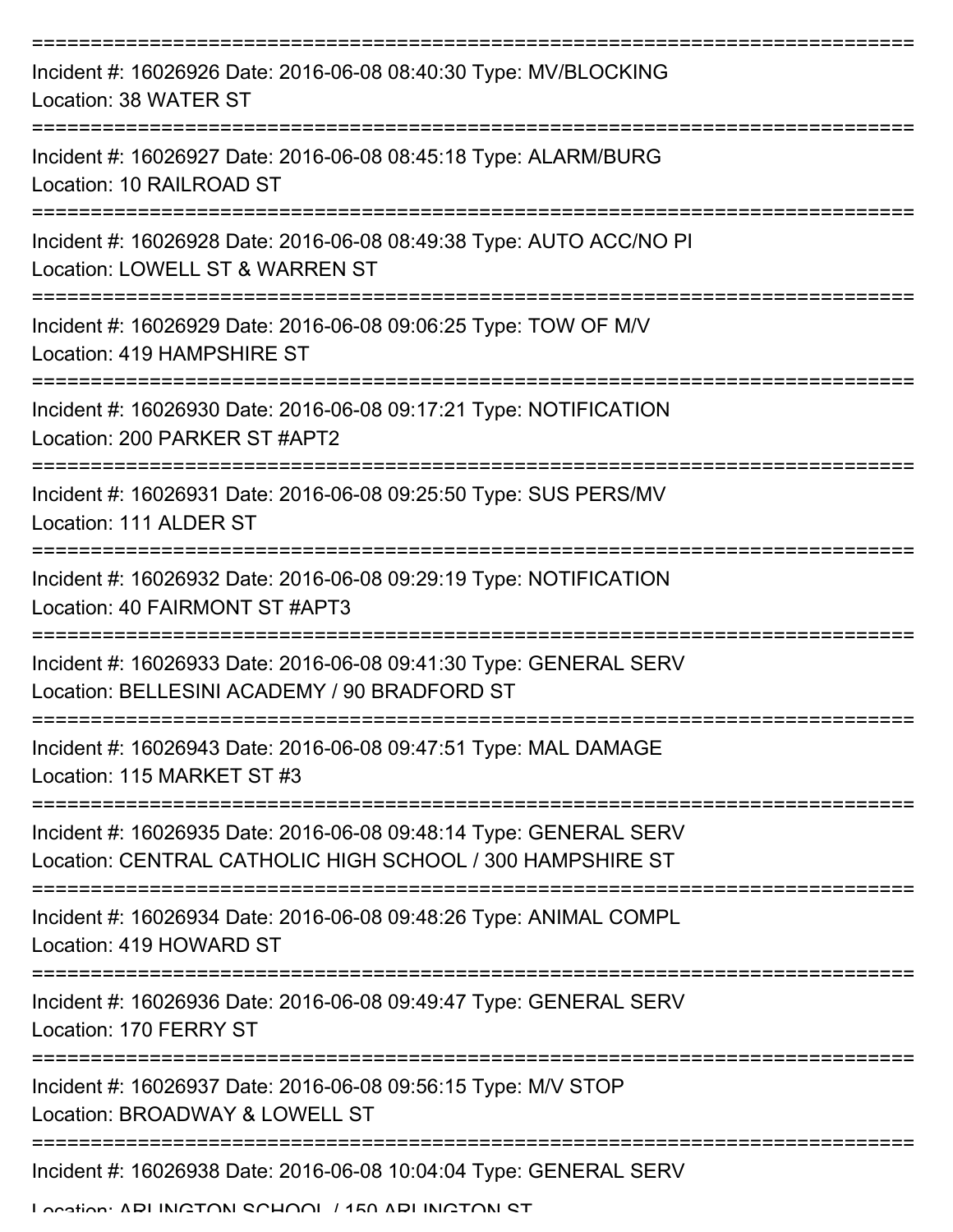| Incident #: 16026939 Date: 2016-06-08 10:04:28 Type: PARK & WALK<br>Location: BRADFORD ST & BROADWAY            |
|-----------------------------------------------------------------------------------------------------------------|
| Incident #: 16026940 Date: 2016-06-08 10:05:48 Type: ALARM/BURG<br>Location: PHO PHUNG / 250 CANAL ST           |
| Incident #: 16026941 Date: 2016-06-08 10:13:49 Type: PARK & WALK<br>Location: BRADFORD ST & BROADWAY            |
| Incident #: 16026942 Date: 2016-06-08 10:14:11 Type: PARK & WALK<br>Location: S UNION ST & SPRINGFIELD ST       |
| Incident #: 16026944 Date: 2016-06-08 10:26:32 Type: TOW OF M/V<br>Location: COMMON ST & FRANKLIN ST            |
| Incident #: 16026945 Date: 2016-06-08 10:28:38 Type: ALARM/BURG<br>Location: IRAHETA RESD / 261 BAILEY ST #APT2 |
| Incident #: 16026946 Date: 2016-06-08 10:43:32 Type: RECOV/STOL/MV<br>Location: ABBOTT ST & SHAWSHEEN RD        |
| Incident #: 16026947 Date: 2016-06-08 10:47:00 Type: NOTIFICATION<br>Location: 96 SARATOGA ST FL 2ND            |
| Incident #: 16026948 Date: 2016-06-08 10:48:42 Type: M/V STOP<br>Location: 218 BROADWAY                         |
| Incident #: 16026949 Date: 2016-06-08 10:49:26 Type: M/V STOP<br>Location: BROADWAY & GREEN ST                  |
| Incident #: 16026950 Date: 2016-06-08 10:52:22 Type: DRUG VIO<br>Location: LOWELL ST & WINTER ST                |
| Incident #: 16026951 Date: 2016-06-08 10:54:15 Type: M/V STOP<br>Location: FLORAL ST & JASPER ST                |
| Incident #: 16026952 Date: 2016-06-08 11:00:24 Type: PARK & WALK<br>Location: S UNION ST & SPRINGFIELD ST       |
| Incident #: 16026953 Date: 2016-06-08 11:06:43 Type: M/V STOP<br>Location: BRADFORD ST & BROADWAY               |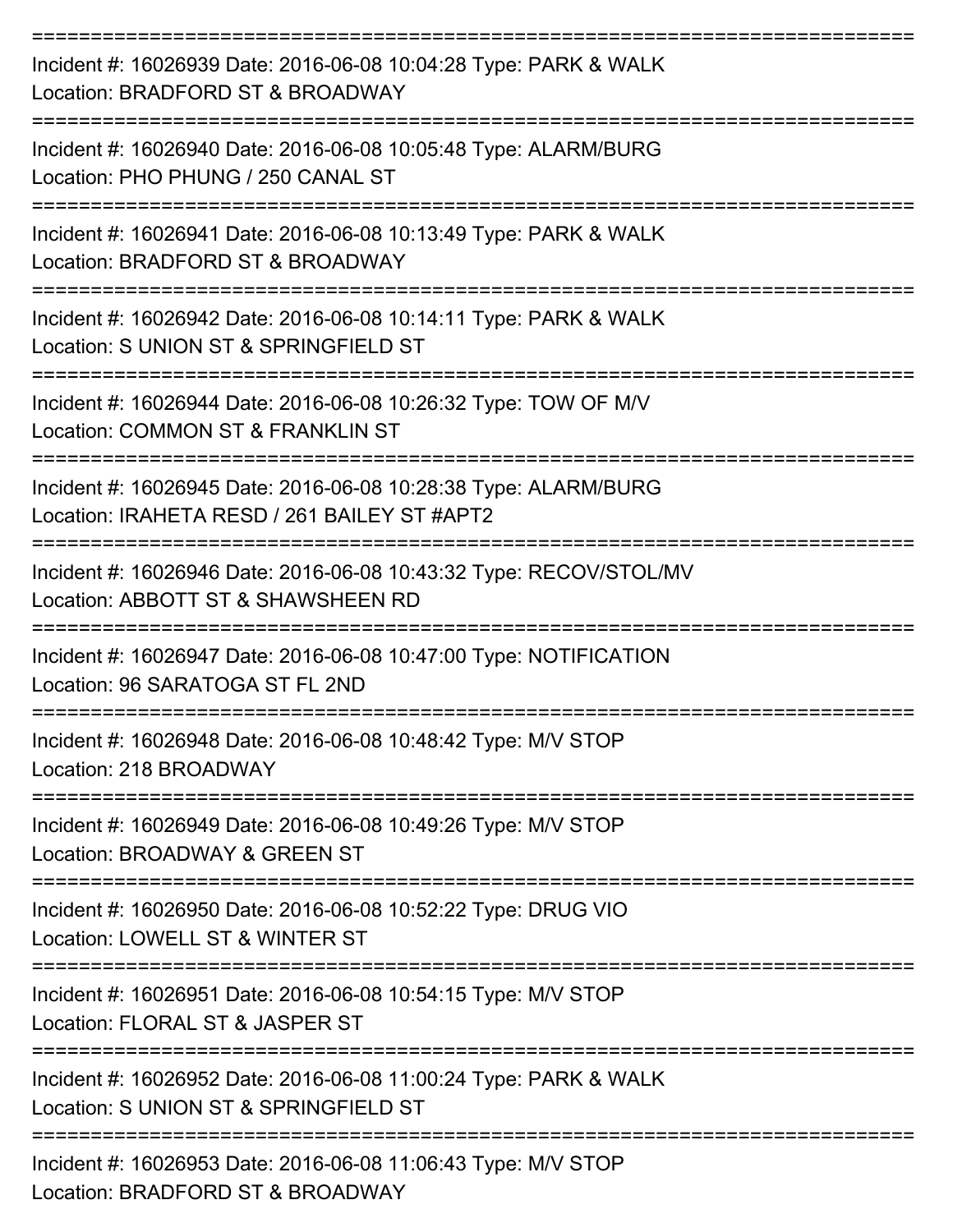| Incident #: 16026954 Date: 2016-06-08 11:12:14 Type: TOW OF M/V<br>Location: AMESBURY ST & BRADFORD ST                           |
|----------------------------------------------------------------------------------------------------------------------------------|
| Incident #: 16026955 Date: 2016-06-08 11:15:25 Type: SPECIAL CHECK<br>Location: VALLEY FORUM / 654 S UNION ST                    |
| Incident #: 16026956 Date: 2016-06-08 11:16:52 Type: MAN DOWN<br>Location: 29 TREMONT ST                                         |
| Incident #: 16026957 Date: 2016-06-08 11:21:04 Type: M/V STOP<br>Location: OLIVER SCHOOL / 183 HAVERHILL ST                      |
| Incident #: 16026958 Date: 2016-06-08 11:24:05 Type: DRUG VIO<br>Location: 180 JACKSON ST                                        |
| :================================<br>Incident #: 16026959 Date: 2016-06-08 11:31:43 Type: KEEP PEACE<br>Location: 81 CROSS ST #1 |
| Incident #: 16026960 Date: 2016-06-08 11:54:22 Type: SUS PERS/MV<br>Location: 48 EXETER ST                                       |
| Incident #: 16026961 Date: 2016-06-08 12:00:57 Type: TRESPASSING<br>Location: 189 NEWBURY ST                                     |
| Incident #: 16026962 Date: 2016-06-08 12:01:51 Type: DRUG VIO<br>Location: HAVERHILL ST & RAILROAD ST                            |
| Incident #: 16026963 Date: 2016-06-08 12:04:40 Type: PARK & WALK<br>Location: BRADFORD ST & BROADWAY                             |
| Incident #: 16026964 Date: 2016-06-08 12:14:04 Type: A&B PAST<br>Location: 115 LEXINGTON ST #1                                   |
| Incident #: 16026965 Date: 2016-06-08 12:28:05 Type: SUS PERS/MV<br>Location: 592 ESSEX ST                                       |
| Incident #: 16026966 Date: 2016-06-08 12:30:34 Type: DOMESTIC/PROG<br>Location: 206 PARK ST                                      |
| Incident #: 16026968 Date: 2016-06-08 12:30:41 Type: ALARM/BURG<br>Location: PAZMINO RESD / 43 HAMLET ST                         |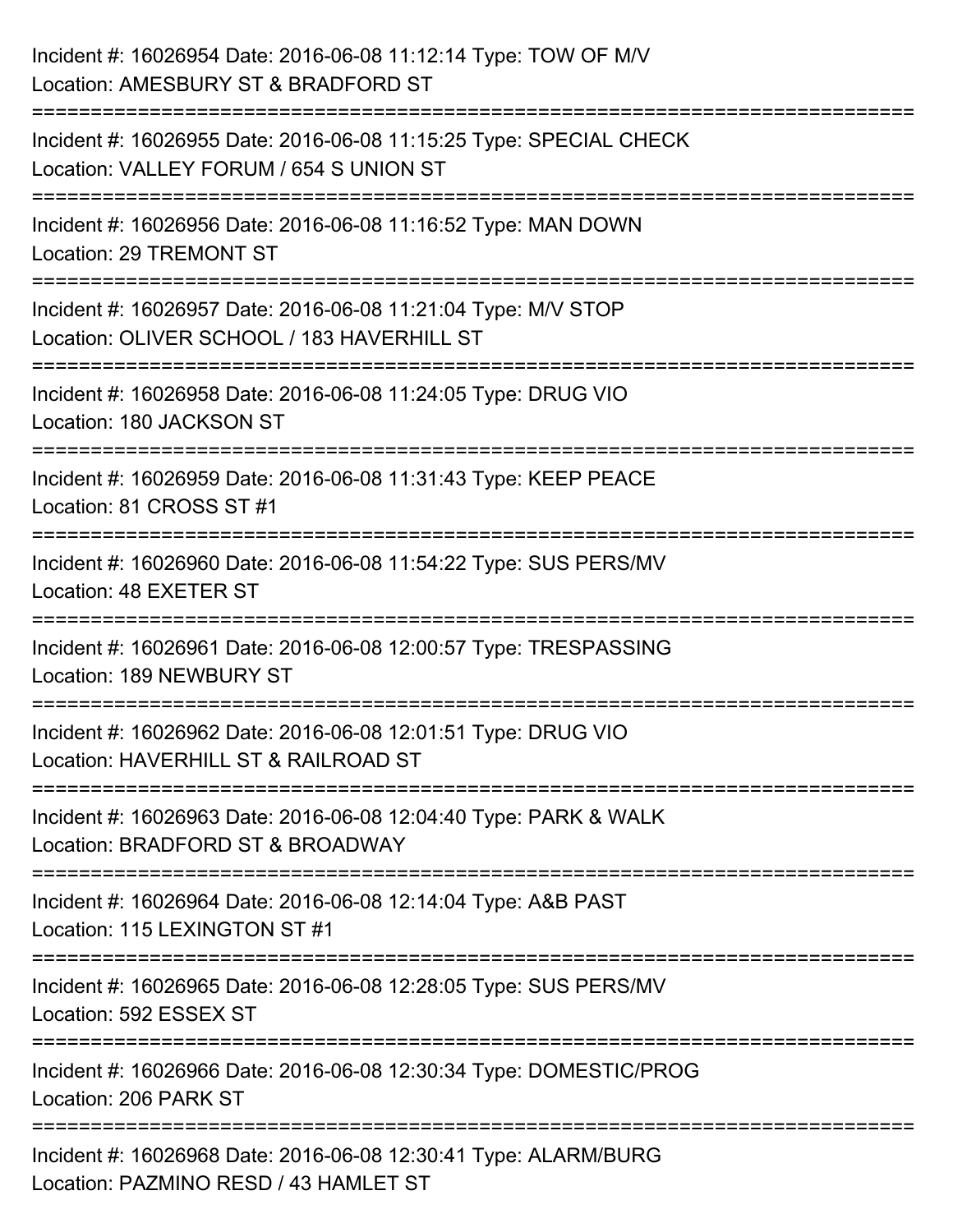| Incident #: 16026967 Date: 2016-06-08 12:30:46 Type: M/V STOP<br>Location: CHESTNUT ST & LAWRENCE ST               |
|--------------------------------------------------------------------------------------------------------------------|
| Incident #: 16026969 Date: 2016-06-08 12:39:48 Type: UNKNOWN PROB<br>Location: 439 S UNION ST                      |
| Incident #: 16026970 Date: 2016-06-08 12:39:55 Type: ALARM/HOLD<br>Location: 201 LAWRENCE ST<br>------------------ |
| Incident #: 16026972 Date: 2016-06-08 12:42:48 Type: DRUG VIO<br>Location: 9 FRONT ST                              |
| Incident #: 16026971 Date: 2016-06-08 12:43:15 Type: M/V STOP<br>Location: BROADWAY & LOWELL ST                    |
| Incident #: 16026973 Date: 2016-06-08 12:52:04 Type: DRUG VIO<br>Location: ACTON ST & BROADWAY                     |
| Incident #: 16026974 Date: 2016-06-08 13:07:32 Type: M/V STOP<br>Location: BROADWAY & LOWELL ST                    |
| Incident #: 16026976 Date: 2016-06-08 13:12:19 Type: WARRANT SERVE<br>Location: 55-61 FRANKLIN ST                  |
| Incident #: 16026975 Date: 2016-06-08 13:15:56 Type: SUS PERS/MV<br>Location: 79 DRACUT ST                         |
| Incident #: 16026977 Date: 2016-06-08 13:31:09 Type: AUTO ACC/NO PI<br>Location: WALGREENS / 220 S BROADWAY        |
| Incident #: 16026978 Date: 2016-06-08 13:36:11 Type: M/V STOP<br>Location: CROSS ST & FRANKLIN ST                  |
| Incident #: 16026980 Date: 2016-06-08 13:38:03 Type: INVESTIGATION<br>Location: 46 BENNINGTON ST                   |
| Incident #: 16026979 Date: 2016-06-08 13:38:25 Type: M/V STOP<br>Location: BRADFORD ST & FRANKLIN ST               |
| Incident #: 16026981 Date: 2016-06-08 13:41:02 Type: DRUG VIO<br>Location: 69 PARKER ST                            |

===========================================================================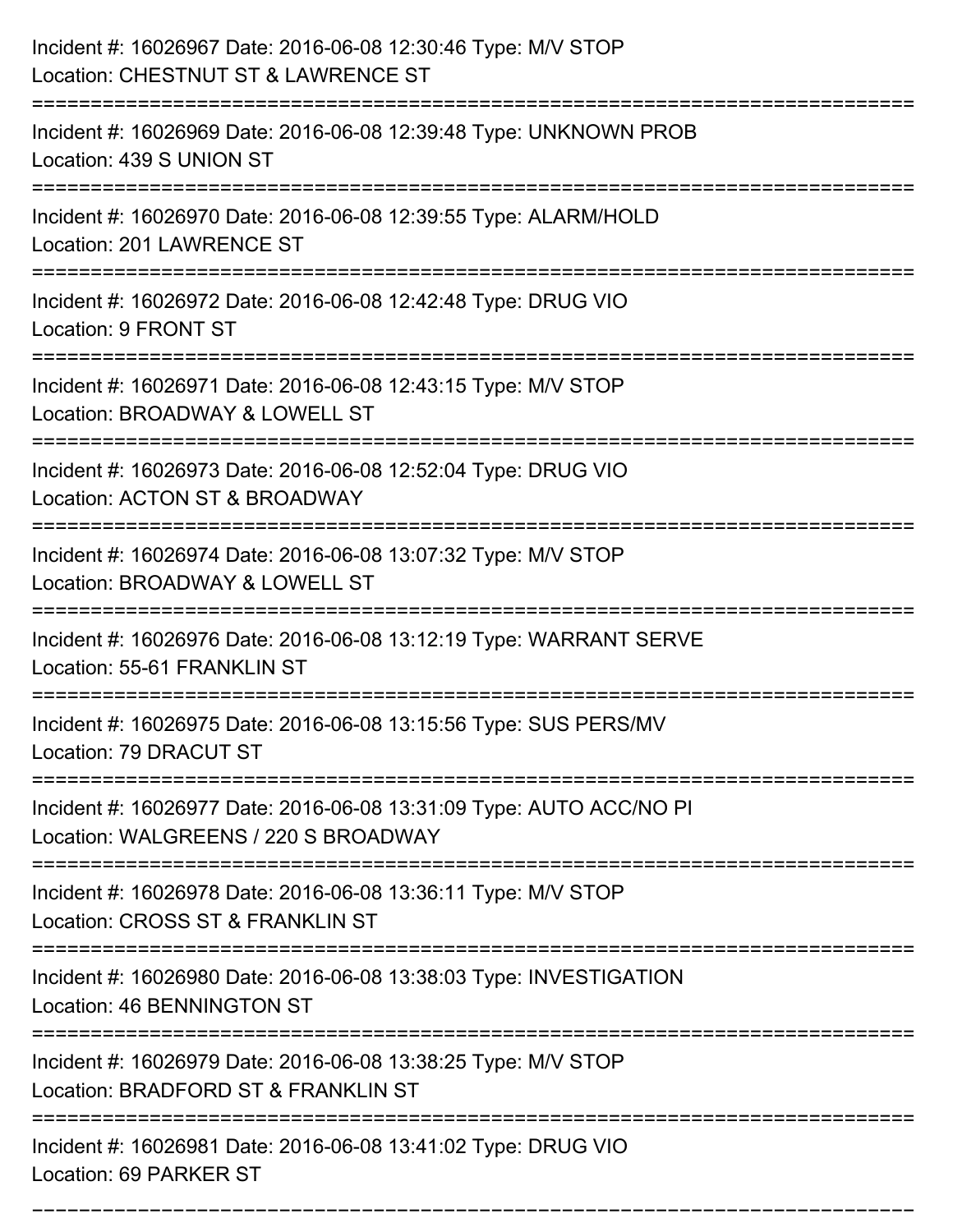| Incident #: 16026982 Date: 2016-06-08 13:42:34 Type: LARCENY/PAST<br>Location: SUPERVALUE / 431 S UNION ST<br>:============================= |
|----------------------------------------------------------------------------------------------------------------------------------------------|
| Incident #: 16026983 Date: 2016-06-08 13:51:08 Type: M/V STOP<br>Location: BROADWAY & CONCORD ST                                             |
| Incident #: 16026984 Date: 2016-06-08 13:54:00 Type: M/V STOP<br>Location: BROADWAY & CROSS ST                                               |
| Incident #: 16026985 Date: 2016-06-08 13:55:42 Type: SUS PERS/MV<br>Location: 14 ROWE ST                                                     |
| Incident #: 16026986 Date: 2016-06-08 13:56:28 Type: M/V STOP<br>Location: 439 S UNION ST<br>:================================               |
| Incident #: 16026988 Date: 2016-06-08 14:00:15 Type: LIC PLATE STO<br><b>Location: LEBANON ST</b>                                            |
| Incident #: 16026987 Date: 2016-06-08 14:01:34 Type: SUS PERS/MV<br>Location: 29 WEARE ST                                                    |
| Incident #: 16026989 Date: 2016-06-08 14:14:02 Type: AUTO ACC/NO PI<br>Location: RT 114 & WINTHROP AV                                        |
| Incident #: 16026990 Date: 2016-06-08 14:16:28 Type: SUS PERS/MV<br>Location: 14 ATKINSON ST                                                 |
| Incident #: 16026991 Date: 2016-06-08 14:19:58 Type: DRUG VIO<br>Location: MARKET ST & SALEM ST                                              |
| Incident #: 16026992 Date: 2016-06-08 14:24:30 Type: DRUG VIO<br>Location: FARNHAM ST & FOSTER ST                                            |
| Incident #: 16026993 Date: 2016-06-08 14:24:58 Type: ALARM/BURG<br>Location: NATIONAL AMUSEMENTS / 141 WINTHROP AV                           |
| Incident #: 16026994 Date: 2016-06-08 14:36:20 Type: M/V STOP<br>Location: BROADWAY & LOWELL ST                                              |
| Incident #: 16026995 Date: 2016-06-08 14:37:01 Type: MV/BLOCKING<br>Location: 400 HAMPSHIRE ST                                               |
|                                                                                                                                              |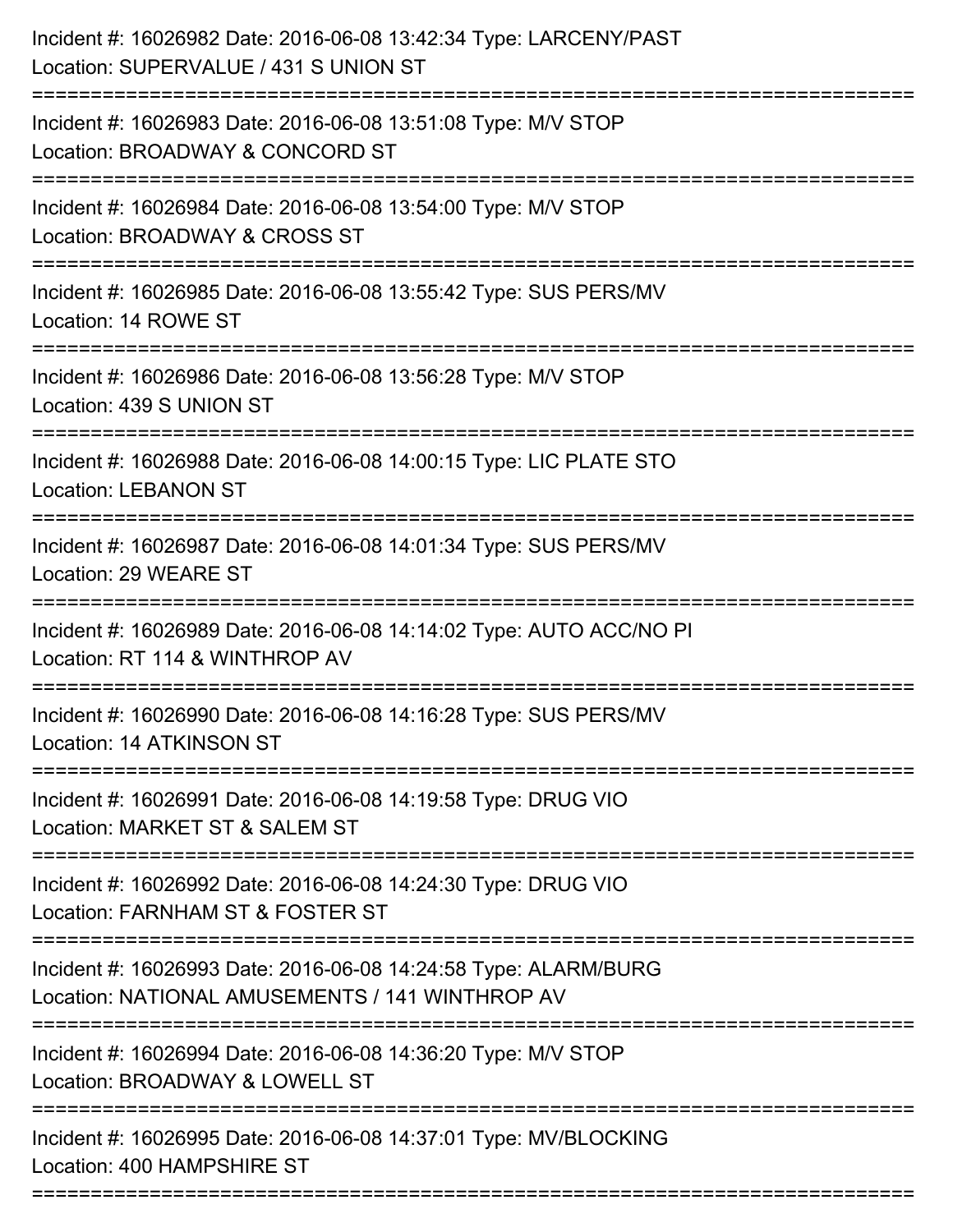Location: BROADWAY & LOWELL ST =========================================================================== Incident #: 16026997 Date: 2016-06-08 14:41:59 Type: M/V STOP Location: HAVERHILL ST & WEST ST =========================================================================== Incident #: 16026998 Date: 2016-06-08 14:45:00 Type: WARRANT SERVE Location: MEDFORD ST & OXFORD ST =========================================================================== Incident #: 16026999 Date: 2016-06-08 14:45:30 Type: SUS PERS/MV Location: 141 BERKELEY ST =========================================================================== Incident #: 16027000 Date: 2016-06-08 14:47:40 Type: M/V STOP Location: 44 BLANCHARD ST =========================================================================== Incident #: 16027001 Date: 2016-06-08 14:56:36 Type: INVEST CONT Location: 129 BENNINGTON ST FL 1 =========================================================================== Incident #: 16027003 Date: 2016-06-08 14:58:09 Type: M/V STOP Location: BROADWAY & LOWELL ST =========================================================================== Incident #: 16027002 Date: 2016-06-08 14:58:14 Type: DRUG VIO Location: 260 JACKSON ST =========================================================================== Incident #: 16027004 Date: 2016-06-08 15:10:14 Type: DRUG VIO Location: 160 WINTHROP AV =========================================================================== Incident #: 16027005 Date: 2016-06-08 15:14:26 Type: M/V STOP Location: BROADWAY & LOWELL ST =========================================================================== Incident #: 16027006 Date: 2016-06-08 15:31:11 Type: M/V STOP Location: BROADWAY & LOWELL ST =========================================================================== Incident #: 16027007 Date: 2016-06-08 15:34:25 Type: DRUG VIO Location: ALMA ST & ERVING AV =========================================================================== Incident #: 16027008 Date: 2016-06-08 15:36:00 Type: SUS PERS/MV Location: HAVERHILL ST & WEST ST =========================================================================== Incident #: 16027009 Date: 2016-06-08 15:43:28 Type: SUS PERS/MV Location: SHAWSHEEN RD ===========================================================================

Incident #: 16027010 Date: 2016 06 08 15:45:39 Type: COURT DOC SERVE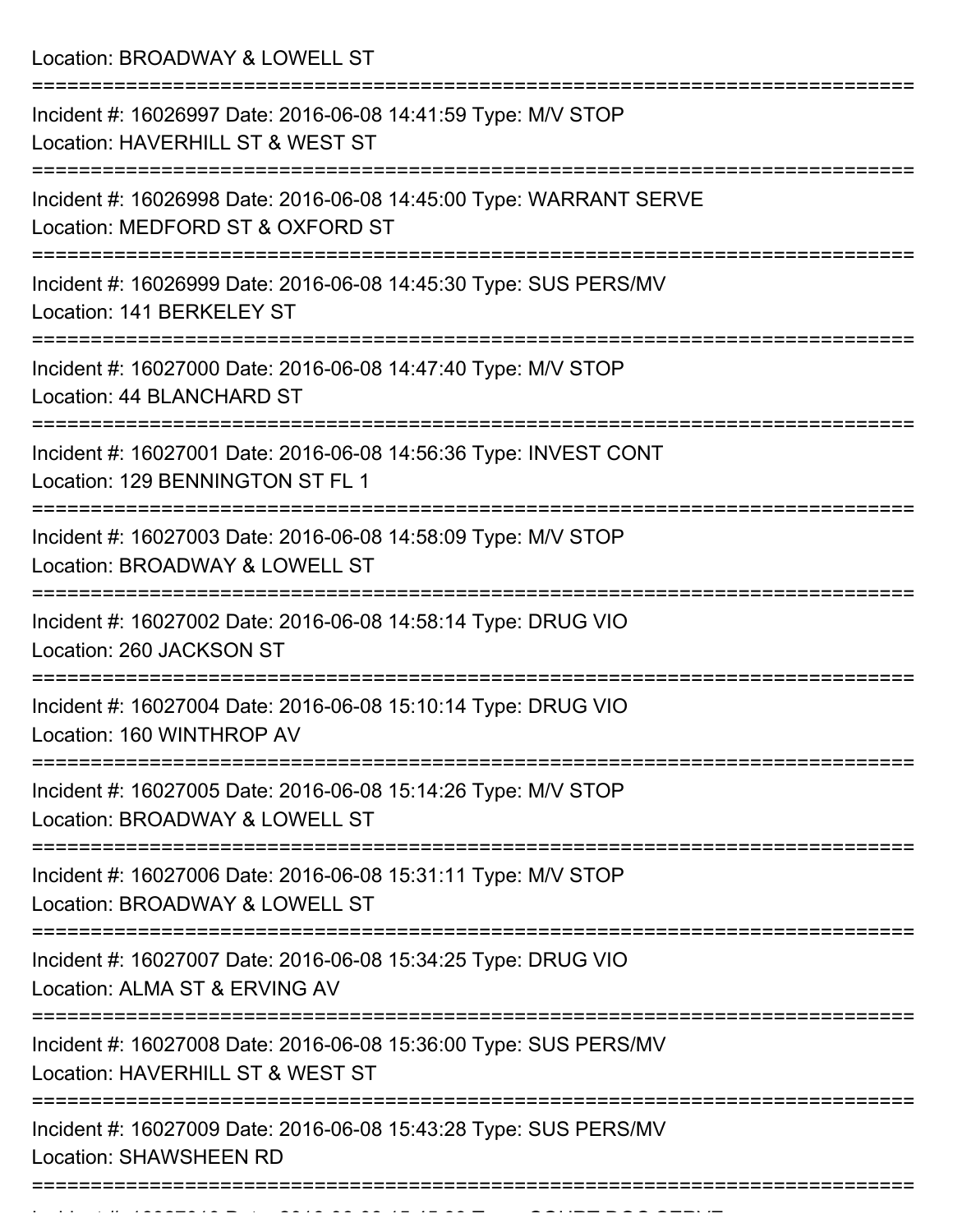| Incident #: 16027011 Date: 2016-06-08 15:47:42 Type: M/V STOP<br>Location: BROADWAY & HAVERHILL ST |
|----------------------------------------------------------------------------------------------------|
| Incident #: 16027012 Date: 2016-06-08 15:50:06 Type: M/V STOP<br>Location: 290 BROADWAY            |
| Incident #: 16027013 Date: 2016-06-08 15:59:27 Type: M/V STOP<br>Location: BROADWAY & METHUEN ST   |
| Incident #: 16027015 Date: 2016-06-08 16:01:27 Type: A&B PAST<br>Location: 15 UNION ST             |
| Incident #: 16027014 Date: 2016-06-08 16:03:13 Type: DRUG VIO<br><b>Location: MYRTLE CT</b>        |
| Incident #: 16027016 Date: 2016-06-08 16:07:06 Type: M/V STOP<br>Location: BROADWAY & CONCORD ST   |
| Incident #: 16027017 Date: 2016-06-08 16:10:18 Type: THREATS<br>Location: 90 LOWELL ST             |
| Incident #: 16027018 Date: 2016-06-08 16:11:53 Type: M/V STOP<br>Location: BROADWAY & LOWELL ST    |
| Incident #: 16027019 Date: 2016-06-08 16:12:17 Type: DRUG VIO<br>Location: WINTHROP AV             |
| Incident #: 16027020 Date: 2016-06-08 16:15:04 Type: M/V STOP<br>Location: ANDOVER ST & OSGOOD ST  |
| Incident #: 16027021 Date: 2016-06-08 16:15:27 Type: M/V STOP<br>Location: CHESTNUT ST & SHORT ST  |
| Incident #: 16027022 Date: 2016-06-08 16:18:49 Type: SUS PERS/MV<br>Location: BROADWAY & PARK ST   |
| Incident #: 16027023 Date: 2016-06-08 16:20:57 Type: M/V STOP<br>Location: BROADWAY & CONCORD ST   |
|                                                                                                    |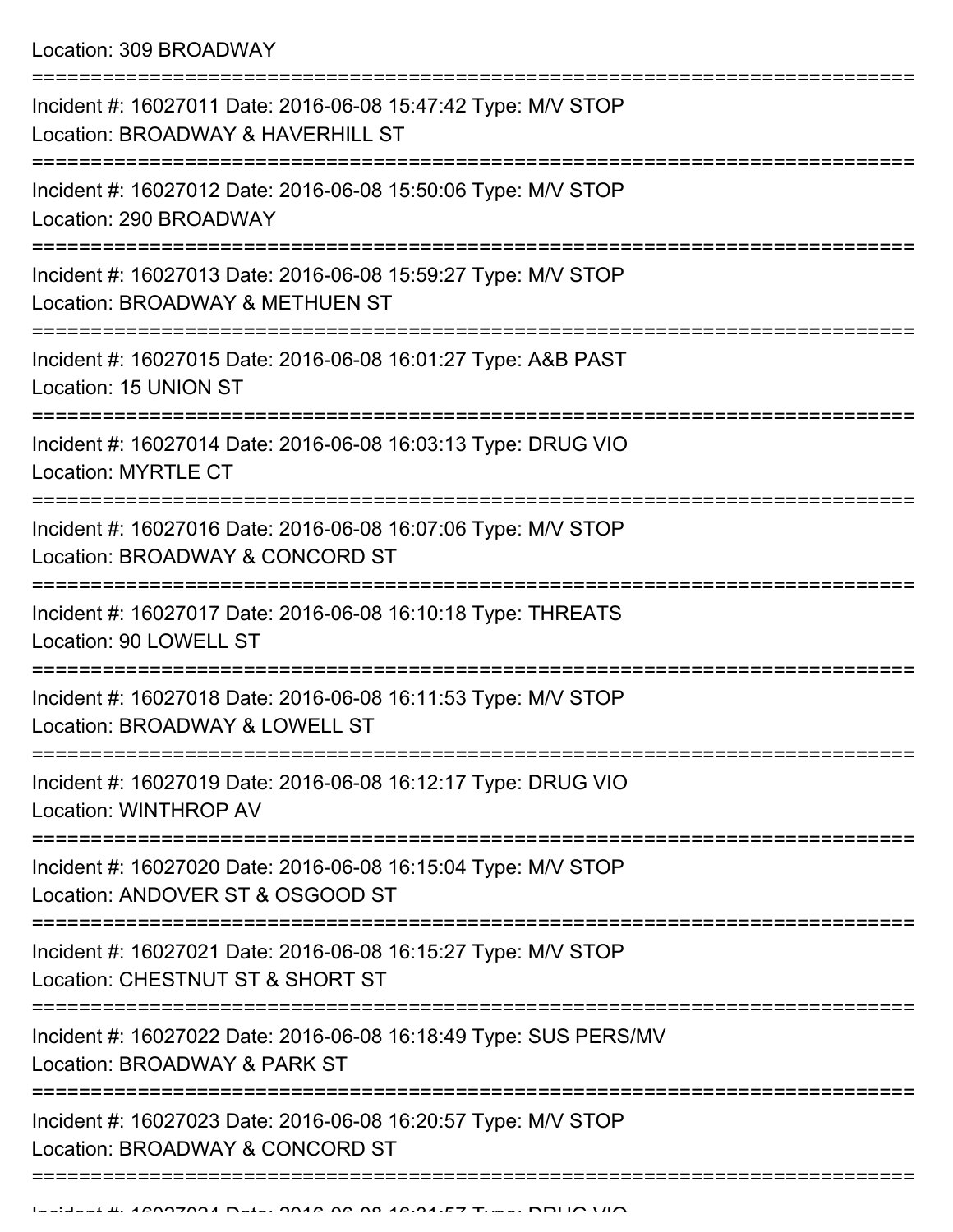| Location: EXETER ST & PHILLIPS ST                                                                                                 |
|-----------------------------------------------------------------------------------------------------------------------------------|
| Incident #: 16027025 Date: 2016-06-08 16:32:24 Type: DOMESTIC/PROG<br>Location: 25 BOWDOIN ST #APT 3                              |
| Incident #: 16027026 Date: 2016-06-08 16:43:17 Type: M/V STOP<br>Location: BROADWAY & LOWELL ST                                   |
| Incident #: 16027027 Date: 2016-06-08 16:49:24 Type: 209A/SERVE<br>Location: 22 HOLTON ST                                         |
| Incident #: 16027028 Date: 2016-06-08 16:54:18 Type: TOW OF M/V<br>Location: 248 SALEM ST                                         |
| Incident #: 16027029 Date: 2016-06-08 16:58:08 Type: MEDIC SUPPORT<br>Location: 15 VINE ST #APT 3                                 |
| Incident #: 16027030 Date: 2016-06-08 17:17:38 Type: LOST PROPERTY<br>Location: KFC / 490 S UNION ST                              |
| Incident #: 16027031 Date: 2016-06-08 17:25:46 Type: DRUG VIO<br>Location: BELLESINI ACADEMY / 94 BRADFORD ST                     |
| Incident #: 16027032 Date: 2016-06-08 17:33:24 Type: DRUG VIO<br>Location: ELM ST & JACKSON ST                                    |
| ================================<br>Incident #: 16027033 Date: 2016-06-08 17:42:37 Type: KEEP PEACE<br>Location: 24 CONDUIT ST #3 |
| Incident #: 16027034 Date: 2016-06-08 17:49:25 Type: MAL DAMAGE<br>Location: 53 ALLSTON ST                                        |
| Incident #: 16027035 Date: 2016-06-08 18:03:32 Type: M/V STOP<br>Location: BROADWAY & COMMON ST                                   |
| :2222222222222222222<br>Incident #: 16027036 Date: 2016-06-08 18:11:28 Type: TOW OF M/V<br>Location: 89 S BROADWAY                |
| Incident #: 16027037 Date: 2016-06-08 18:12:41 Type: M/V STOP<br>Location: ANDOVER ST & SULLIVAN AV                               |
| Incident #: 16027038 Date: 2016-06-08 18:21:53 Type: NOISE ORD                                                                    |

Incident #: 16027038 Date: 2016-06-08 18:21:53 Type: NOISE ORD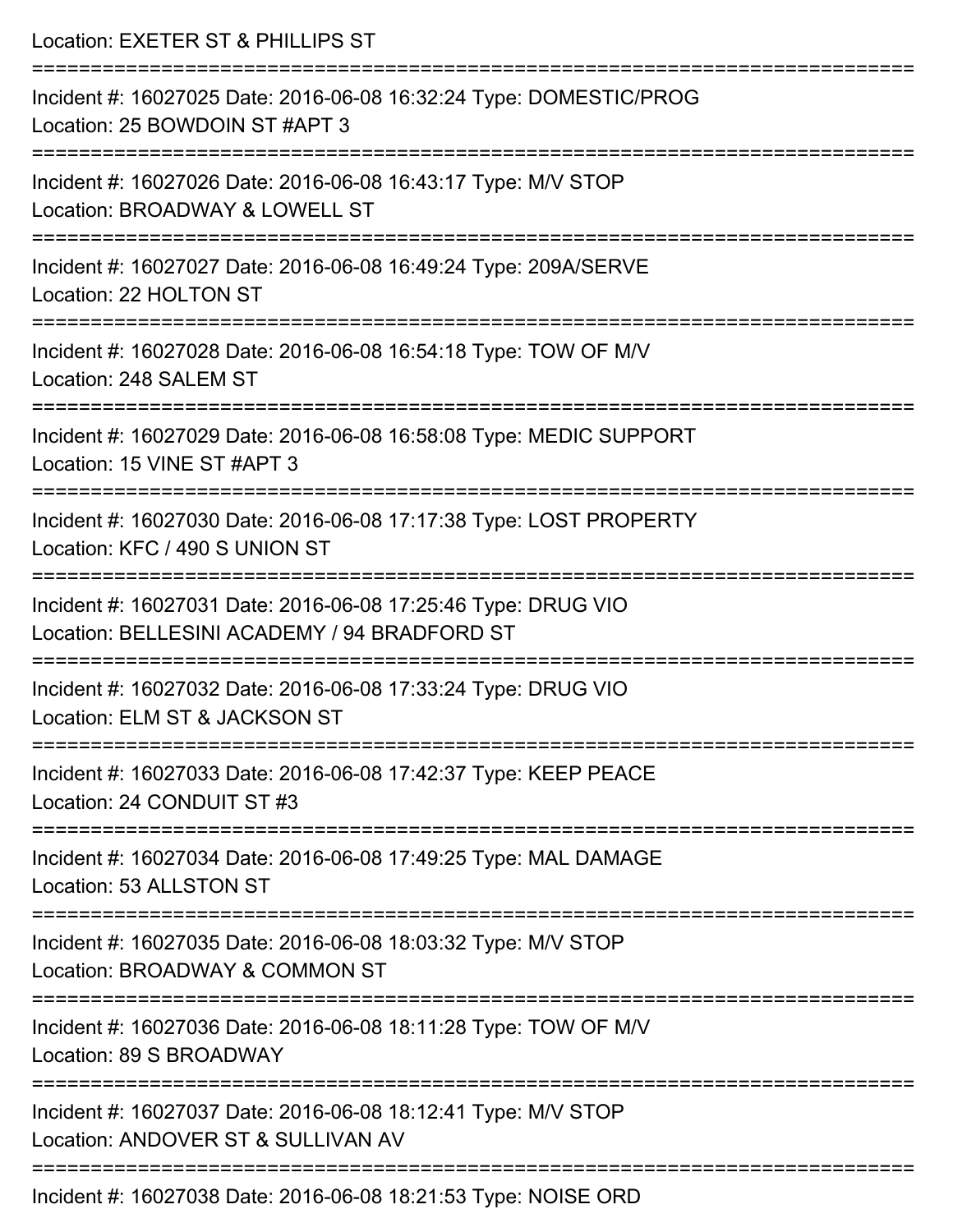| Incident #: 16027039 Date: 2016-06-08 18:36:28 Type: M/V STOP<br>Location: BRADFORD ST & BROADWAY              |
|----------------------------------------------------------------------------------------------------------------|
| Incident #: 16027040 Date: 2016-06-08 18:58:22 Type: M/V STOP<br>Location: ANDOVER ST & BELKNAP ST             |
| Incident #: 16027041 Date: 2016-06-08 19:03:50 Type: A&B PAST<br>Location: 193 MAPLE ST<br>:================== |
| Incident #: 16027042 Date: 2016-06-08 19:09:22 Type: M/V STOP<br>Location: BASSWOOD ST & JUNIPER ST            |
| Incident #: 16027043 Date: 2016-06-08 19:19:08 Type: ANIMAL COMPL<br>Location: 17 HAMLET ST                    |
| ==========<br>Incident #: 16027044 Date: 2016-06-08 19:21:56 Type: DOMESTIC/PROG<br>Location: 89 SUMMER ST     |
| Incident #: 16027046 Date: 2016-06-08 19:42:42 Type: MISSING PERS<br>Location: 1 THORNTON AV                   |
| Incident #: 16027045 Date: 2016-06-08 19:43:27 Type: M/V STOP<br>Location: S UNION ST & SPRINGFIELD ST         |
| Incident #: 16027047 Date: 2016-06-08 19:49:09 Type: DRUG VIO<br>Location: LEGACY PARK / 112 MARSTON ST        |
| Incident #: 16027048 Date: 2016-06-08 19:51:16 Type: ALARM/BURG<br>Location: 16 CROSS ST FL 1                  |
| Incident #: 16027049 Date: 2016-06-08 19:53:02 Type: NOISE ORD<br>Location: 276 BROADWAY                       |
| Incident #: 16027050 Date: 2016-06-08 19:58:58 Type: M/V STOP<br>Location: BROADWAY & ESSEX ST                 |
| Incident #: 16027051 Date: 2016-06-08 20:03:51 Type: UNWANTEDGUEST<br>Location: 119 HAVERHILL ST FL 1          |
| Incident #: 16027053 Date: 2016-06-08 20:06:06 Type: UNWANTEDGUEST                                             |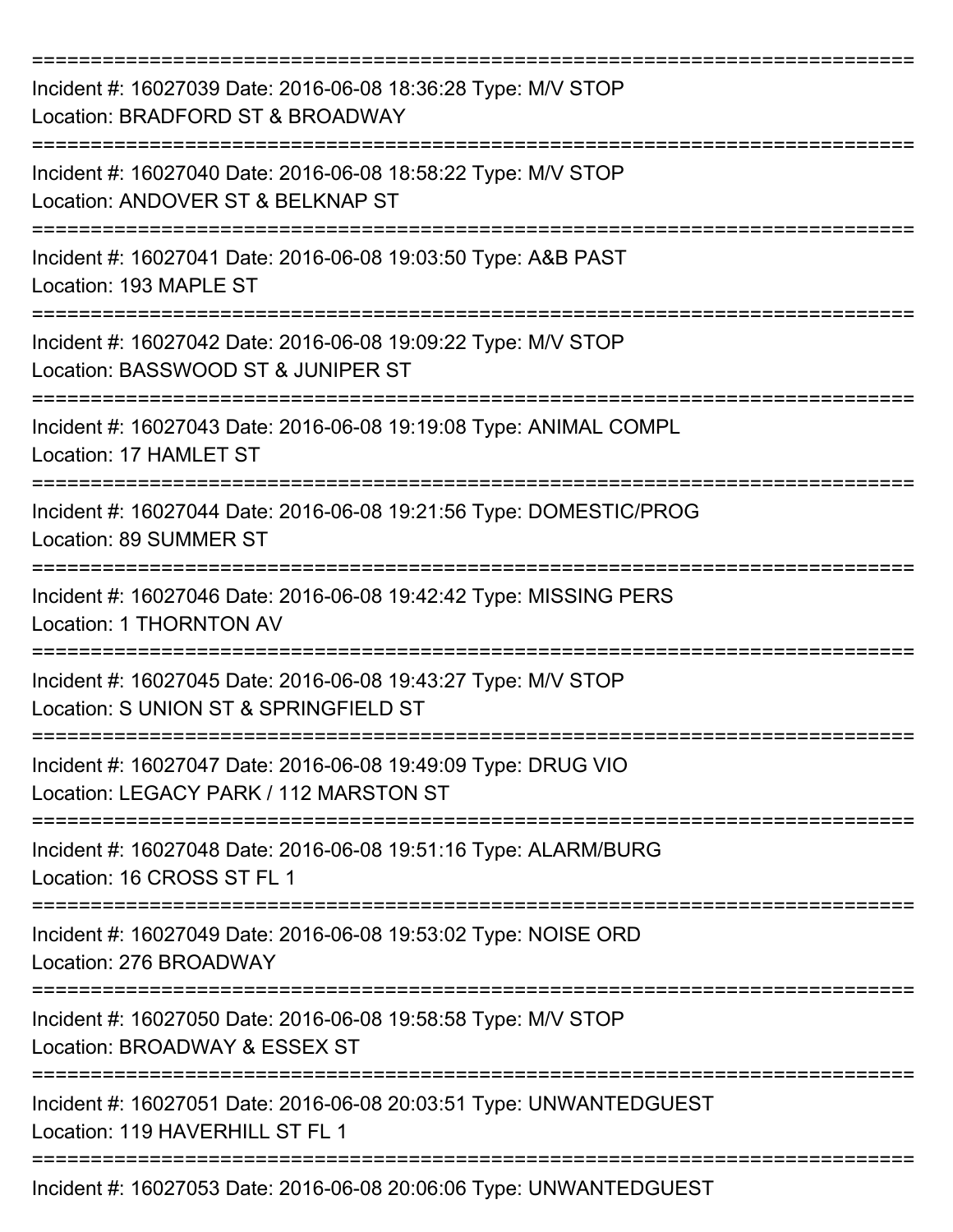| Incident #: 16027052 Date: 2016-06-08 20:06:11 Type: AUTO ACC/NO PI<br>Location: 27 FOSTER ST                          |
|------------------------------------------------------------------------------------------------------------------------|
| Incident #: 16027054 Date: 2016-06-08 20:14:37 Type: MAN DOWN<br>Location: FRANKLIN ST & HAVERHILL ST                  |
| Incident #: 16027055 Date: 2016-06-08 20:20:54 Type: M/V STOP<br>Location: 161 ESSEX ST                                |
| Incident #: 16027056 Date: 2016-06-08 20:22:57 Type: MAN DOWN<br>Location: DUNKIN DONUTS / 123 LAWRENCE ST             |
| Incident #: 16027058 Date: 2016-06-08 20:27:23 Type: GUN CALL<br>Location: 67 MILTON ST<br>=========================== |
| Incident #: 16027057 Date: 2016-06-08 20:28:29 Type: TRESPASSING<br>Location: 98 FARNHAM ST                            |
| Incident #: 16027059 Date: 2016-06-08 20:37:31 Type: SUS PERS/MV<br>Location: 138 BAILEY ST                            |
| Incident #: 16027060 Date: 2016-06-08 20:50:34 Type: M/V STOP<br>Location: BROADWAY & LOWELL ST                        |
| Incident #: 16027061 Date: 2016-06-08 20:52:46 Type: NOISE ORD<br>Location: PEARL ST & PEARL ST                        |
| Incident #: 16027062 Date: 2016-06-08 20:58:46 Type: M/V STOP<br>Location: AMESBURY ST & LOWELL ST                     |
| Incident #: 16027063 Date: 2016-06-08 21:11:25 Type: SUS PERS/MV<br>Location: 550 BROADWAY                             |
| Incident #: 16027064 Date: 2016-06-08 21:17:25 Type: DISTURBANCE<br>Location: 38 KNOX ST                               |
| Incident #: 16027065 Date: 2016-06-08 21:27:09 Type: SHOTS FIRED<br>Location: CORNISH ST & JACKSON ST                  |
| Incident #: 16027066 Date: 2016-06-08 21:50:42 Type: SUS PERS/MV                                                       |